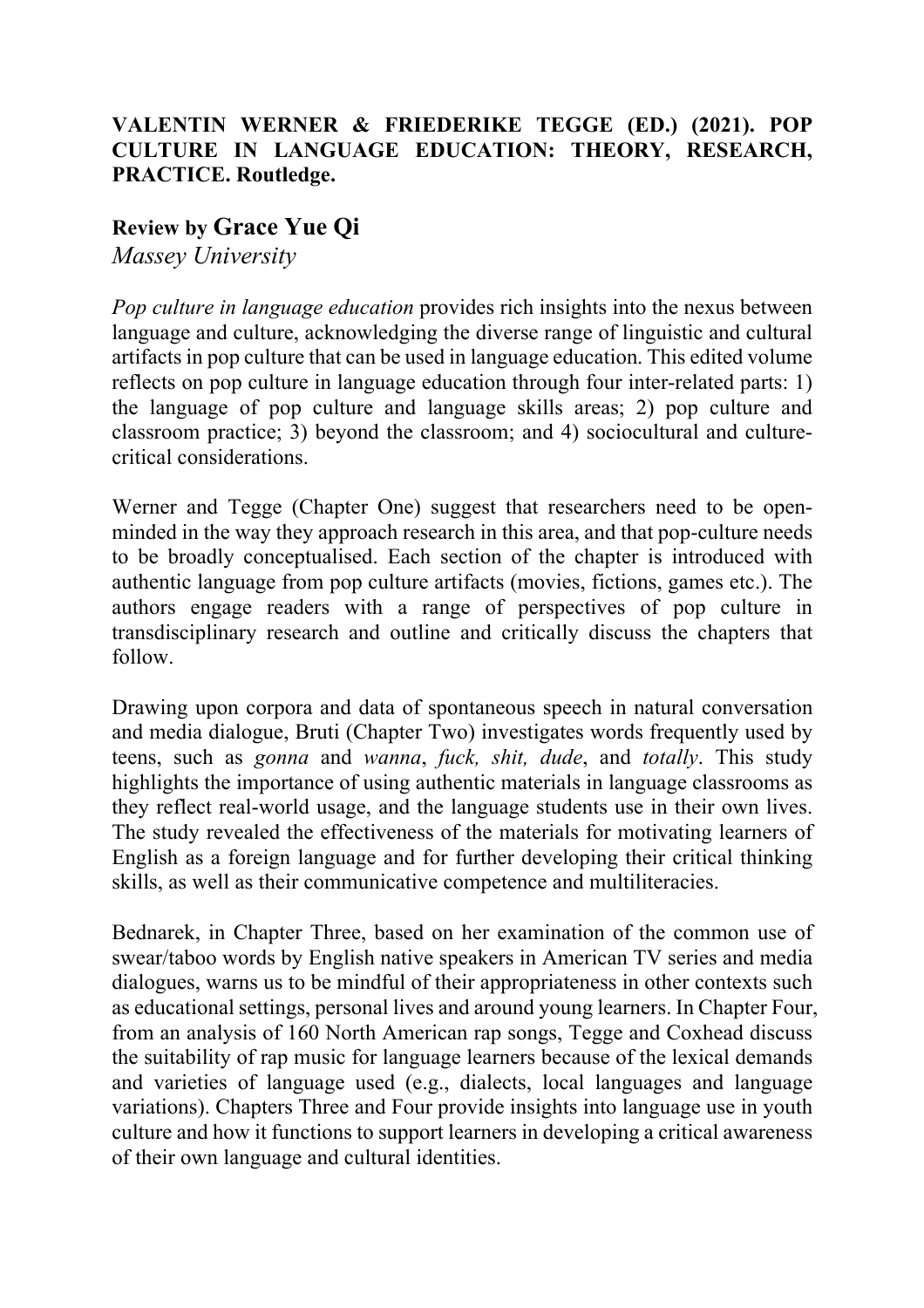Werner, in Chapter Five, advocates for the teaching of grammar through pop culture texts, despite the frequent occurrence of informal/non-standard forms. The study reminds us of Larsen-Freeman's (2011) idea of a 'grammar of choice' to accept the grammatical variation driven and guided pragmatically by contextualised language in use.

Part Two offers practical guidance for teachers in using pop culture in the classroom. Rucynski (Chapter Six) illustrates the connections between theory and practice in his discussion of a course design informed by CLIL principles and studies of humour. The course encourages students in a Japanese university to explore the intersection of humour and social issues embedded in *The Simpsons.* Drawing upon a student-centred approach, Rucynski articulates his processes of course design, implementation and evaluation, along with his reflections. Chapter Seven by Issa discusses a practical approach for integrating comics and political cartoons in an Arabic language classroom, an approach he argues is well-received by students who find it stimulating and motivational. Issa also provides comics and cartoons with English translations and websites as a resource for teachers to draw on.

The concept of 'eco-songs' is examined in Chapter Eight where Summer outlines how songs in different genres can be used to raise awareness of environmental sustainability. The inquiry-based approach encourages meaningful sociolinguistic analysis, as well as discussions and 'fun' language practice through activities such as singing and producing songs. Peirson-Smith and Miller, in Chapter Nine, report on a course design which provides students with scaffolded support to analyse and recognise how pop culture encompasses aspects of everyday life. Through a detailed analysis of student comments on Facebook, they conclude that student interaction is natural, and that Facebook enables students to engage with one another on a range of different topics. This chapter also illustrates the crucial role that learner agency plays in empowering learners to take ownership of their learning through self-exploration and critical discussion.

Trotta (Chapter Ten) considers the pros and cons of researching language embedded in pop culture and highlights the paucity of research in this area which he argues is in part due to a lack of support for novice researchers. Trotta contends that the inevitable complexity in research design and data collected from pop culture should not prevent researchers from contributing new knowledge to this emerging field.

In Part Three, Pai and Duff (Chapter 11) conduct a critical review of the literature and empirical studies on the innovative use of pop culture in teaching both in and outside the classroom. Examples are provided which demonstrate how culture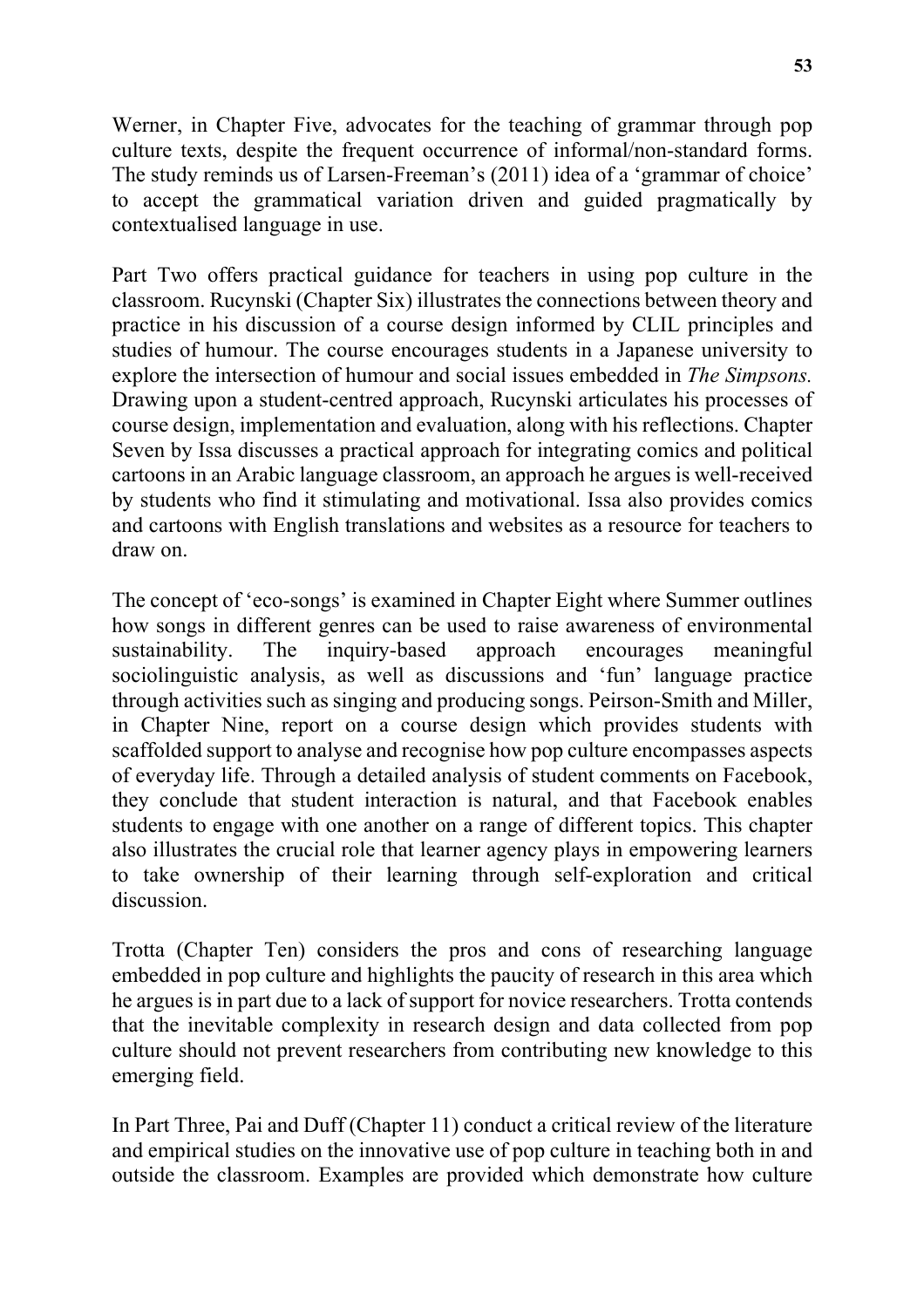can be incorporated in materials in Cantonese and Mandarin at a Canadian university. Chapters 12 (Bollansée, Puimège and Peters) and 13 (Rodgers and Heidt) demonstrate positive outcomes in terms of vocabulary development through incorporating pop culture in teaching. For example, Bollansée et al. suggest that young learners aged 11-12 can effectively acquire extramural English vocabulary through watching non-subtitled TV shows and gaming, whereas Rodgers and Heidt illustrate the effectiveness of gaming for language learning, while also noting that this is dependent on the coverage and level of words used in the game.

An intervention study by Sauro and Thorne in Chapter 14 explores fandom-based curricula design for L2 learning in a teacher education course. Fandom is an increasingly common subculture, whereby an aspect of pop culture attracts a group of enthusiastic fans. The authors reflect on the process of engaging preservice teachers in the (re)design and (re)implementation of fanfiction for creative writing. It is argued that the process is helpful for pre-service teachers in experiencing and developing an awareness of the potential for integrating pop culture in their future classrooms.

Part Four synthesises critical discussion on key theoretical concepts underpinning sociolinguistics. The notion of authenticity discussed by Moody in Chapter 15 draws on Kachru's (1985) model of world Englishes where 'acts of authenticity' are advocated. The actors of pop culture can only *project* a feature of language based on their interpretation, imagination and creation. However, their act may not be accepted by the other users of the language. The goal of 'acts of authenticity' as stated by Moody is to respond to "language in pop culture as acts of authenticity for audiences to authenticate (or reject) as appropriate or inappropriate within the constraints of media in respective pop culture markets" (p. 253). Concerning the concept of 'investment' (Norton, 2013), Ibrahim in Chapter 16 promotes a major theoretical shift from "learning" into "investment" and from "language" and "grammar" into "discourse" and "media" (p. 257). Ibrahim suggests that teaching and learning should become a type of critical discourse analysis to help people make sense of their lives, words and being human. The final chapter analyses Korean popular culture (K-pop) through critical pedagogy (Freire, 1970) and proposes a three-step discussion model designed to support development of academic and critical literacy competence. Teachers use artifacts of pop culture to support students in critical discussions of vocabulary, and in being able to negotiate meaning with other students. This study values pop culture in motivating students to critically reflect on their lived experience, knowledge and social realities.

In summary, *Pop culture in language education* makes a strong case for adopting a sociolinguistic theoretical lens, and for facilitating critical discussion of theory